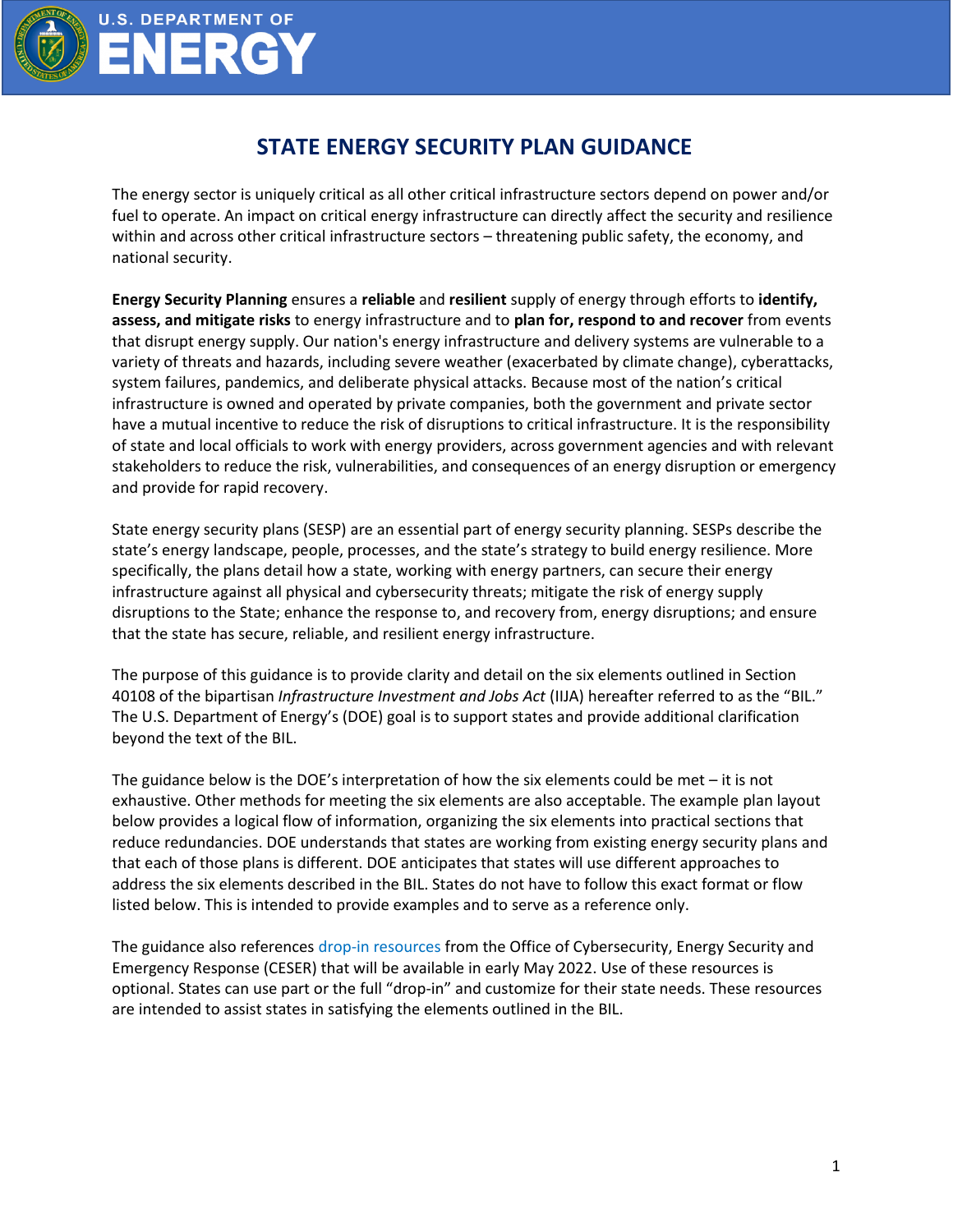

#### **BIL 40108 Provision Excerpt:**

FINANCIAL ASSISTANCE FOR STATE ENERGY SECURITY PLANS. —Federal financial assistance made available to a State under this part may be used for the development, implementation, review, and revision of a State energy security plan that—

- **1)** assesses the existing circumstances in the State; and
- **2)** proposes methods to strengthen the ability of the State, in consultation with owners and operators of energy infrastructure in the State
	- **a.** to **secure** the energy infrastructure of the State against all physical and cybersecurity threats;
	- **b.** to **mitigate** the **risk** of energy supply disruptions to the State; and to **enhance the response** to, and **recovery** from, energy disruptions; and
	- **c.** to ensure that the State has **reliable**, secure, and resilient energy infrastructure.

**Contents of Plan**. --A State energy security plan shall--

- **(1)** address all energy sources and regulated and unregulated energy providers;
- **(2)** provide a State energy profile, including an assessment of energy production, transmission, distribution, and end-use;
- **(3)** address potential hazards to each energy sector or system, including--
	- physical threats and vulnerabilities; and ``
	- cybersecurity threats and vulnerabilities; ``
- **(4)** provide a risk assessment of energy infrastructure and cross-sector interdependencies;
- **(5)** provide a risk mitigation approach to enhance reliability and end-use resilience; and
- **(6)** address
	- multi-State and regional coordination, planning, and response; and
	- coordination with Indian Tribes with respect to planning and response; and
	- to the extent practicable, encourage mutual assistance in cyber and physical response plans.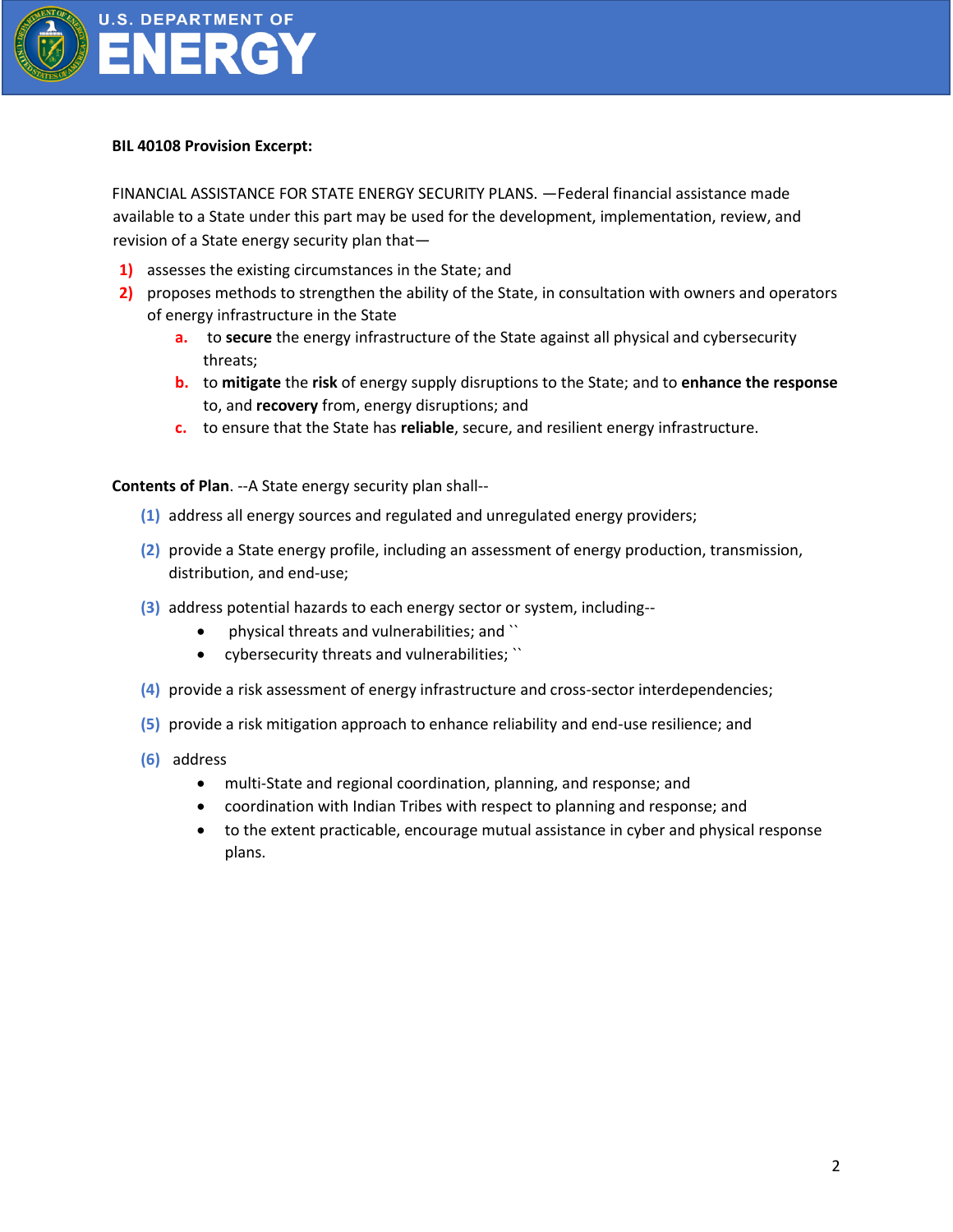

# U.S. DEPARTMENT OF

### **STATE ENERGY SECURITY PLAN FRAMEWORK**

| <b>SECTION</b>                                        | <b>DESCRIPTION</b>                                                                                                                                                                                                                                                                                                                                                                                                                                                                                                                                                                                                                                                                                                                                                                                                                                                                                                                          | <b>Relative BIL Section</b>                                                                                                                                                                                                |
|-------------------------------------------------------|---------------------------------------------------------------------------------------------------------------------------------------------------------------------------------------------------------------------------------------------------------------------------------------------------------------------------------------------------------------------------------------------------------------------------------------------------------------------------------------------------------------------------------------------------------------------------------------------------------------------------------------------------------------------------------------------------------------------------------------------------------------------------------------------------------------------------------------------------------------------------------------------------------------------------------------------|----------------------------------------------------------------------------------------------------------------------------------------------------------------------------------------------------------------------------|
| 1. Intro $/$<br><b>Navigation</b>                     | Describes purpose of each section<br>$\bullet$                                                                                                                                                                                                                                                                                                                                                                                                                                                                                                                                                                                                                                                                                                                                                                                                                                                                                              | (Elements 1-6)                                                                                                                                                                                                             |
| 2. Energy<br>Landscape<br>and Risk<br><b>Profiles</b> | State Energy Profile: Provide baseline data, maps, and other<br>information on state markets and infrastructure for all energy sources<br>(electricity, liquid fuels, and natural gas), including:<br>Production - in-state energy production, including electricity<br>٠<br>generation by fuel and oil and gas upstream production and<br>refining/processing<br>Transmission - interstate energy transfers and imports,<br>$\bullet$<br>including information on major pipelines, transmission lines,<br>and marine and rail infrastructure<br>Distribution - overview of energy providers in the state,<br>$\bullet$<br>including electric utilities, natural gas local distribution<br>companies, and liquid fuels terminal operators and fuel<br>distributors<br>End-Use-energy demands, including information on seasonal<br>$\bullet$<br>and intraday variability, demands by sector, and any state-<br>specific fuel specifications | 1 address all energy sources and<br>regulated and unregulated<br>energy providers;<br>2 provide a State energy<br>profile, including an assessment<br>of energy production,<br>transmission, distribution, and<br>end-use; |
|                                                       | As appropriate, the profile should include discussion of wider interstate<br>and regional energy markets.                                                                                                                                                                                                                                                                                                                                                                                                                                                                                                                                                                                                                                                                                                                                                                                                                                   |                                                                                                                                                                                                                            |
|                                                       | Threats/Vulnerabilities: Provide information on threats and<br>vulnerabilities to state or regional energy sectors or systems.<br>Threat information includes anything that can expose a<br>vulnerability and damage, destroy, or disrupt energy systems,<br>including natural, technological, manmade/physical, and<br>cybersecurity hazards.<br>Vulnerabilities are weaknesses within infrastructure,<br>$\bullet$<br>processes, and systems, or the degree of susceptibility to<br>various threats. Vulnerabilities may be specific to the threat,<br>energy type, and infrastructure component.<br>Information for this section can be drawn from several sources,                                                                                                                                                                                                                                                                      | 3 address potential hazards to<br>each energy sector or system,<br>including-<br>physical threats and<br>а.<br>vulnerabilities; and<br>cybersecurity threats<br>b.<br>and vulnerabilities;                                 |
|                                                       | including DOE state risk profiles, state hazard mitigation plans, state<br>integrated resource plans, utility emergency plans, and after-action<br>reports for previous incidents, and discussions with energy system<br>operators and other stakeholders.                                                                                                                                                                                                                                                                                                                                                                                                                                                                                                                                                                                                                                                                                  |                                                                                                                                                                                                                            |
|                                                       | Assessing risk to energy infrastructure is a complex, ever evolving, and<br>continuous process with many different stakeholders and systems.<br>Knowing how susceptible an energy asset is to a disruption (natural or<br>man-made) allows decision makers to focus resources on better<br>protecting the most vulnerable assets.                                                                                                                                                                                                                                                                                                                                                                                                                                                                                                                                                                                                           | 4 provide a risk assessment of<br>energy infrastructure and cross-<br>sector interdependencies;                                                                                                                            |
|                                                       | Assessment: Conduct risk assessments and analyze cross-sector<br>interdependencies for energy infrastructure assets within the state.                                                                                                                                                                                                                                                                                                                                                                                                                                                                                                                                                                                                                                                                                                                                                                                                       |                                                                                                                                                                                                                            |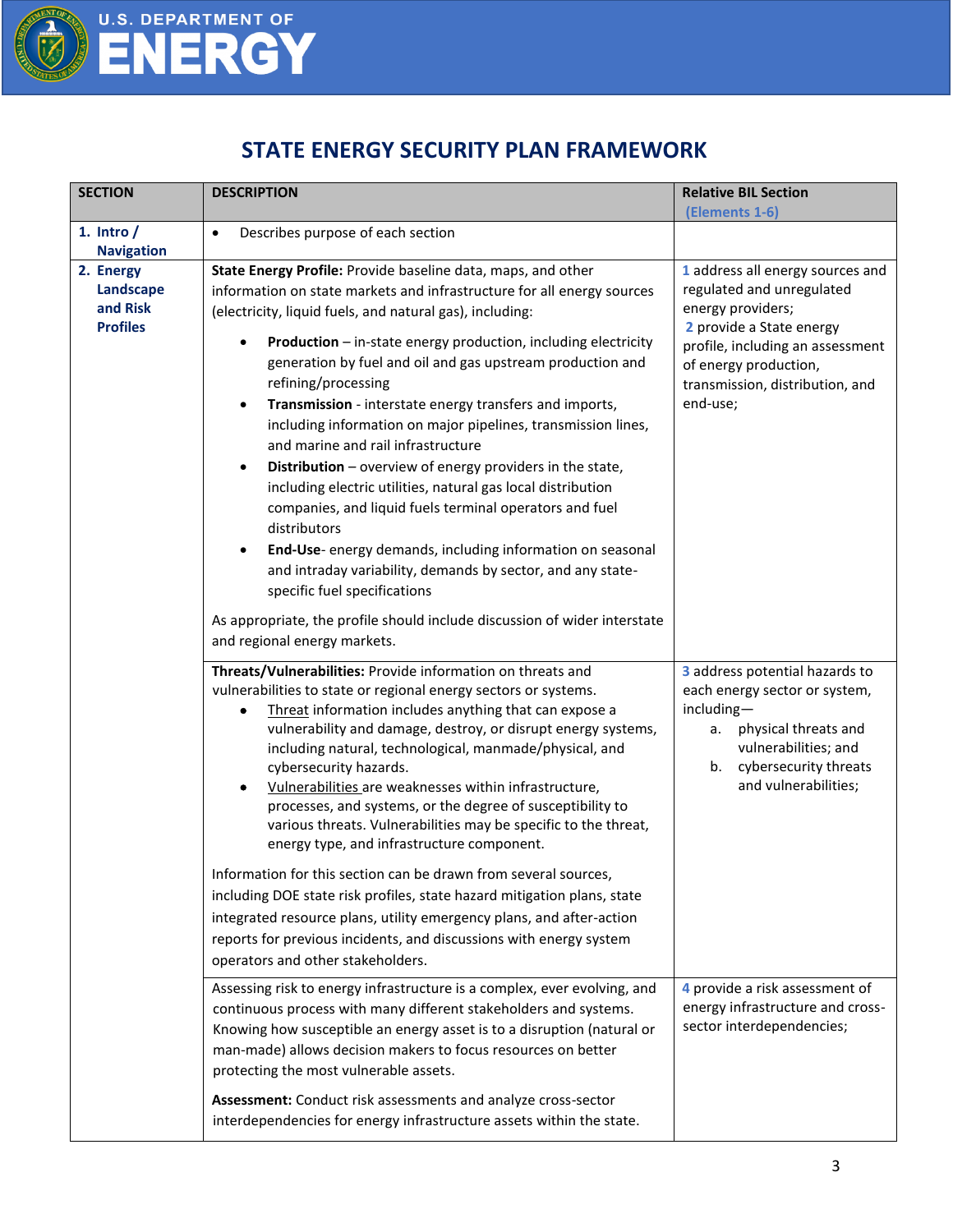

# U.S. DEPARTMENT OF

|                                                                                               | Risk Assessment of Energy Infrastructure: Risk is defined as<br>the potential for loss, damage, or destruction of key resources<br>or energy system assets resulting from exposure to a threat.<br>Risk assessments consider the consequence of an asset's loss,<br>the vulnerability of an asset to specific threats, and the<br>likelihood that an asset will be exposed to a specific threat.<br>Certain energy infrastructure assets may be especially<br>important to ensuring energy infrastructure continuity. Being<br>able to identify the assets that are most critical to the<br>infrastructure or that provide significant support to other<br>critical infrastructure systems helps to determine overall risk<br>and prioritize mitigation strategies more effectively. (Risk<br>assessments may help inform prioritization of 40101 funds)<br>Cross-Sector Interdependencies: consider interdependencies<br>between the energy sector and other sectors and between<br>different energy sub-sectors (electricity, liquid fuels, and<br>natural gas). Understanding the interconnected nature of<br>energy infrastructure and the interdependencies can identify<br>the possible cascading impacts of a disruption. |                                                                                                                                                                                                                                                                       |
|-----------------------------------------------------------------------------------------------|----------------------------------------------------------------------------------------------------------------------------------------------------------------------------------------------------------------------------------------------------------------------------------------------------------------------------------------------------------------------------------------------------------------------------------------------------------------------------------------------------------------------------------------------------------------------------------------------------------------------------------------------------------------------------------------------------------------------------------------------------------------------------------------------------------------------------------------------------------------------------------------------------------------------------------------------------------------------------------------------------------------------------------------------------------------------------------------------------------------------------------------------------------------------------------------------------------------------------------|-----------------------------------------------------------------------------------------------------------------------------------------------------------------------------------------------------------------------------------------------------------------------|
| 3. Energy<br><b>Security and</b><br><b>Emergency</b><br><b>Response</b><br><b>Authorities</b> | Provide relevant authorities, doctrines, and guiding statutes for<br>a)<br>energy security and emergency response activities, including<br>federal, state, and local government authorities and emergency<br>response structures.                                                                                                                                                                                                                                                                                                                                                                                                                                                                                                                                                                                                                                                                                                                                                                                                                                                                                                                                                                                                | 1 assesses the existing<br>circumstances in the State                                                                                                                                                                                                                 |
| 4. Energy<br><b>Security</b><br><b>Planning &amp;</b><br><b>Preparedness</b>                  | Document State Energy Office roles and responsibilities, which<br>a)<br>may include monitoring energy markets, mutual assistance work,<br>holding/ participating in staff training & exercises, engaging with<br>stakeholders, updating the energy security plan, completing after-<br>action reports, and undergoing continuous improvement<br>Roles of Other State Entities<br>b)<br><b>Describe Tribal Coordination</b><br>c)<br>Describe coordination, planning and response activities with<br>d)<br>neighboring states and the region. Include city and county<br>coordination as appropriate.                                                                                                                                                                                                                                                                                                                                                                                                                                                                                                                                                                                                                             | 6 a) address<br>i. multi-State and regional<br>coordination, planning,<br>and response; and<br>coordination with Indian<br>ii.<br>Tribes with respect to<br>planning and response;<br>encourage mutual<br>iii.<br>assistance in cyber and<br>physical response plans. |
| 5<br><b>Energy</b><br><b>Emergency</b><br><b>Response</b>                                     | Describe response actions /authorities for energy emergencies,<br>including power outages/electricity shortages, liquid fuels shortages,<br>and natural gas shortages. Components may include:<br>Response Cycle Overview<br>a)<br>Information Gathering/Situational Awareness<br>b)<br><b>Event Consequence Assessment</b><br>c)<br><b>Response Actions</b><br>d)                                                                                                                                                                                                                                                                                                                                                                                                                                                                                                                                                                                                                                                                                                                                                                                                                                                               | 6.2 <sub>b</sub><br>mitigate the risk of energy<br>supply disruptions to the State;<br>and to enhance the response<br>to, and recovery from, energy<br>disruptions;                                                                                                   |
| <b>Energy</b><br>6.<br><b>Resiliency &amp;</b><br><b>Hazard</b><br><b>Mitigation</b>          | Mitigation approach: provide a strategy for reducing the potential<br>a)<br>consequences of energy disruptions. The mitigation strategy<br>should describe how energy sector stakeholders will accomplish<br>the goals of strengthening energy sector reliability, enhancing<br>energy supply resilience for end-users, and securing critical energy<br>infrastructure. The approach to prioritize funding and<br>implementation should leverage a risk assessment if feasible.<br>Specific projects and activities can be mentioned.<br>Link to 40101 (optional)<br>b)                                                                                                                                                                                                                                                                                                                                                                                                                                                                                                                                                                                                                                                          | 5 provide a risk mitigation<br>approach to enhance reliability<br>and end-use resilience; and<br>other entities responsible for-<br>maintaining fuel or<br>а.<br>electric reliability; and<br>securing energy<br>b.<br>infrastructure.                                |
| <b>Appendix</b><br>7.                                                                         |                                                                                                                                                                                                                                                                                                                                                                                                                                                                                                                                                                                                                                                                                                                                                                                                                                                                                                                                                                                                                                                                                                                                                                                                                                  |                                                                                                                                                                                                                                                                       |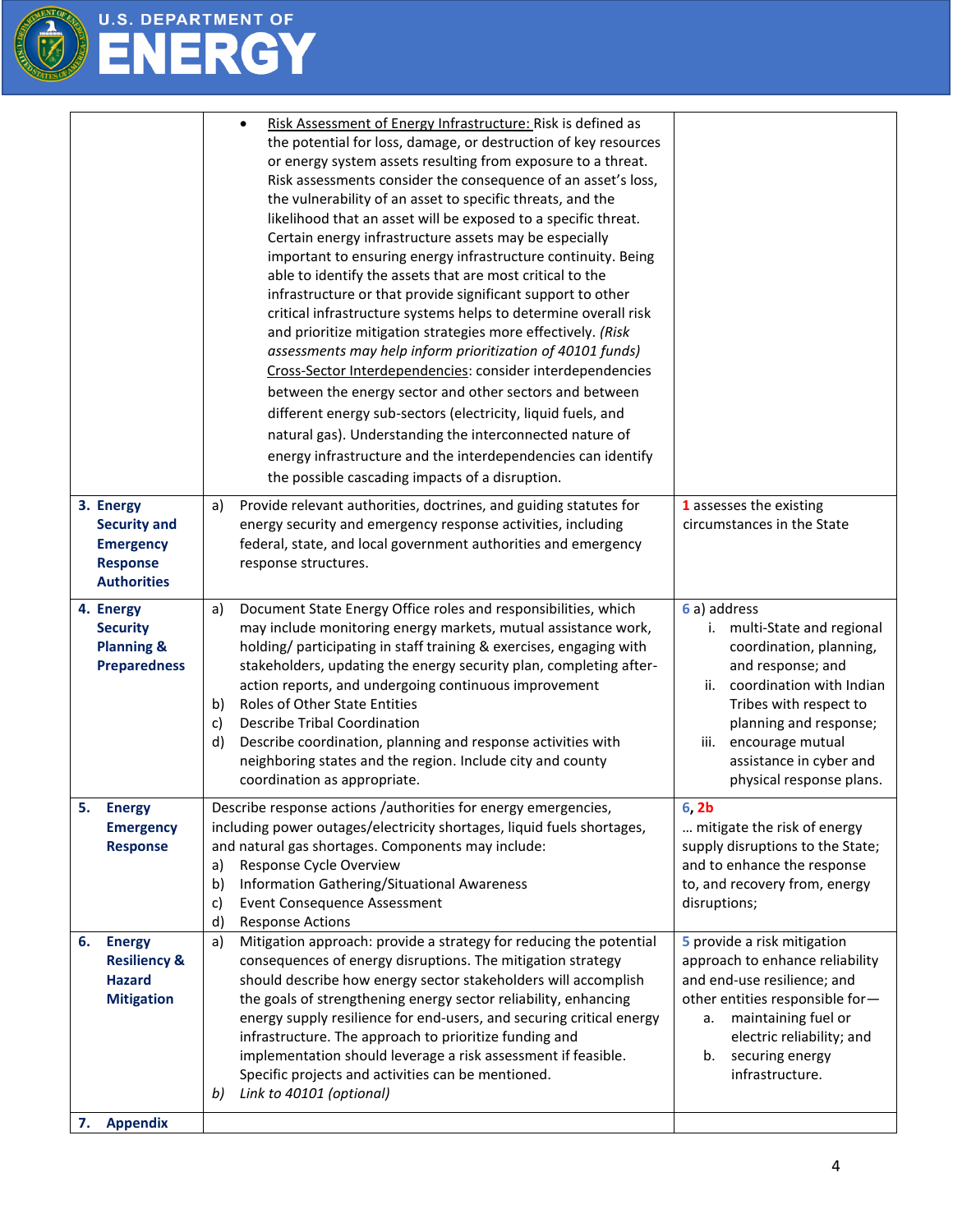

### **STATE ENERGY SECURITY PLAN (SESP) DETAILED FRAMEWORK**

#### **1) INTRO/NAVIGATION**

#### **2) ENERGY & RISK PROFILES (1, 2, 3, 4)**

- a) **State Energy Profile:** Overview of energy supply, demand, import/export, and infrastructure. Includes EIA data, maps, and lists of key infrastructure and service providers. For all energy types: Electricity (includes: coal, nuclear, and renewable energy), Natural Gas, and Liquid Fuels (includes: biofuels and propane)
	- *i) CESER instructions: How to develop a profile using EIA Data*
	- *ii) Limited example based on EIA data with appropriate analysis*

#### b) **Threats/Vulnerabilities:**

- i) Threats
	- (1) Data on historic emergency events and energy disruptions *(a)* CESER State and Regional Risk [Profiles](https://www.energy.gov/ceser/state-and-regional-energy-risk-profiles#:~:text=The%20Office%20of%20Cybersecurity%2C%20Energy,energy%20infrastructure%20trends%20and%20impacts.)
	- (2) Cybersecurity Threats
		- *(a) Drop-in: Cyber IT / OT overview and 2 graphics*
		- *(b) Drop-In: Conversation guidance to gather state specific information*
- ii) Vulnerabilities
	- (1) Descriptions of vulnerabilities
		- *(a) Drop-In: CESER developed supply chain graphics for each energy type*
- c) **Risk Assessment:** 
	- (1) Cross-Sector Interdependencies:
		- (a) Description of interdependencies
		- *(b) Drop-In: CESER developed 3 diagrams*
	- (2) Risk Assessment of Critical Infrastructure:
		- (a) State Critical Infrastructure Analysis

#### **3) ENERGY SECURITY AND EMERGENCY RESPONSE AUTHORITIES (1)**

#### a) **Relevant Authorities, Doctrines, and Guiding Statutes**

- i) Requirements to have SESP and plan to maintain and strengthen
- ii) Authorities
	- (1) Relevant Federal Authorities & Organization Structure *(a) Drop-In: Federal Authorities*
	- (2) Relevant State Authorities
		- (a) emergency response laws and authorities' relevant to energy resources
		- (b) Other state departments or agencies which deal with interdependent sectors (Air Quality, Transportation, Water/Wastewater, Health, etc.
	- (3) Relevant local and tribal authorities (e.g., home rule)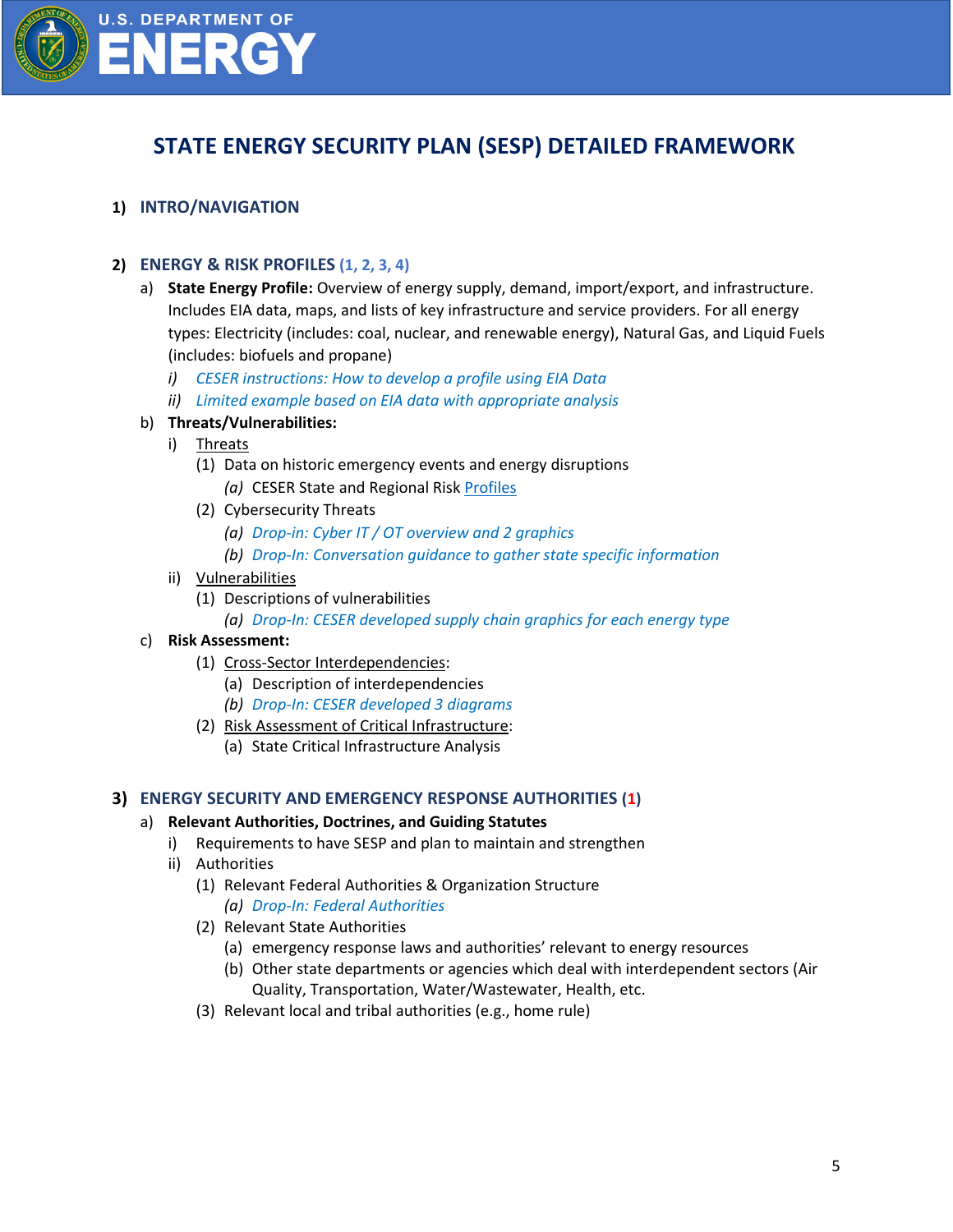

## **U.S. DEPARTMENT OF** ERGY

#### **4) ENERGY SECURITY PLANNING & PREPAREDENESS (6)**

- a) **State Energy Office Roles and Responsibilities**
	- i) State Energy Office Responsibilities
		- (1) **Monitoring Energy Markets**
			- (a) Monitor market and supply data
			- (b) Review DOE CESER communications on threats/events
		- (2) **Assess Mitigation, Impact and Response Actions** (e.g., conservation, regulatory, consumer protection, waivers, supply acquisition, subsidies)
		- (3) **State Energy Emergency Assurance Coordinators (EEAC) Program**
			- *(a) Drop-In: EEAC overview*
		- (4) **Stakeholder Engagement**
			- (a) Sustain relationships with public and private energy suppliers and other key stakeholders
			- (b) Maintain stakeholder contact lists
				- *(i) Drop-In: Contact list template (part of emergency playbook)*
		- (5) **Staff Training and Exercises**
		- (6) **After Action Reporting, Evaluation, and Continuous Improvement**
		- (7) **State emergency response responsibilities** 
			- (a) Coordination and Roles
			- (b) Public Information Program
			- (c) With non-government and private sector entities (NASEO included)
			- (d) With other states (Multi-State Coordination)
			- (e) With federal government
			- (f) Contacts (refer to annex)
- b) **Roles of Other State Entities Relating to Energy Security**
	- i) Governor's Office
	- ii) Governor's Energy Advisor
	- iii) Public Utility Commissions (PUC)
	- iv) Emergency Management Agencies (EMA)
	- v) Homeland Security Agency (HSA)
	- vi) Fusion Center
- c) **Tribal Coordination**
	- i) Coordination with Indian Tribes with respect to planning and response;
- d) **Regional Structures and Coordination**
	- i) Applicable elements from other states' plans in region
	- ii) Regional implementation plans and any agreements/MOUs/plans related to mutual assistance to cyber and physical responses.

#### **5) ENERGY EMERGENCY RESPONSE (6, 2B)**

#### *(Drop-In: CESER/NASEO customizable state Energy Emergency Response Playbook)*

- a) **Response Cycle Overview**
	- i) Information Gathering a Consequence Assessment a Response
- b) **Information Gathering/Situational Awareness** (for each energy type)
	- i) Situational Awareness Tools (e.g., DOE tools, EIA tools)
	- ii) Weather Threat Monitoring Tools (e.g., NOAA hurricane tracks, blizzard forecasts)
	- iii) Industry, Peer, and Regional Outreach
- c) **Consequence Assessment Guidelines** (for each energy type)
	- i) Guidance on Event Classification/Ratings: Tiers of event consequences